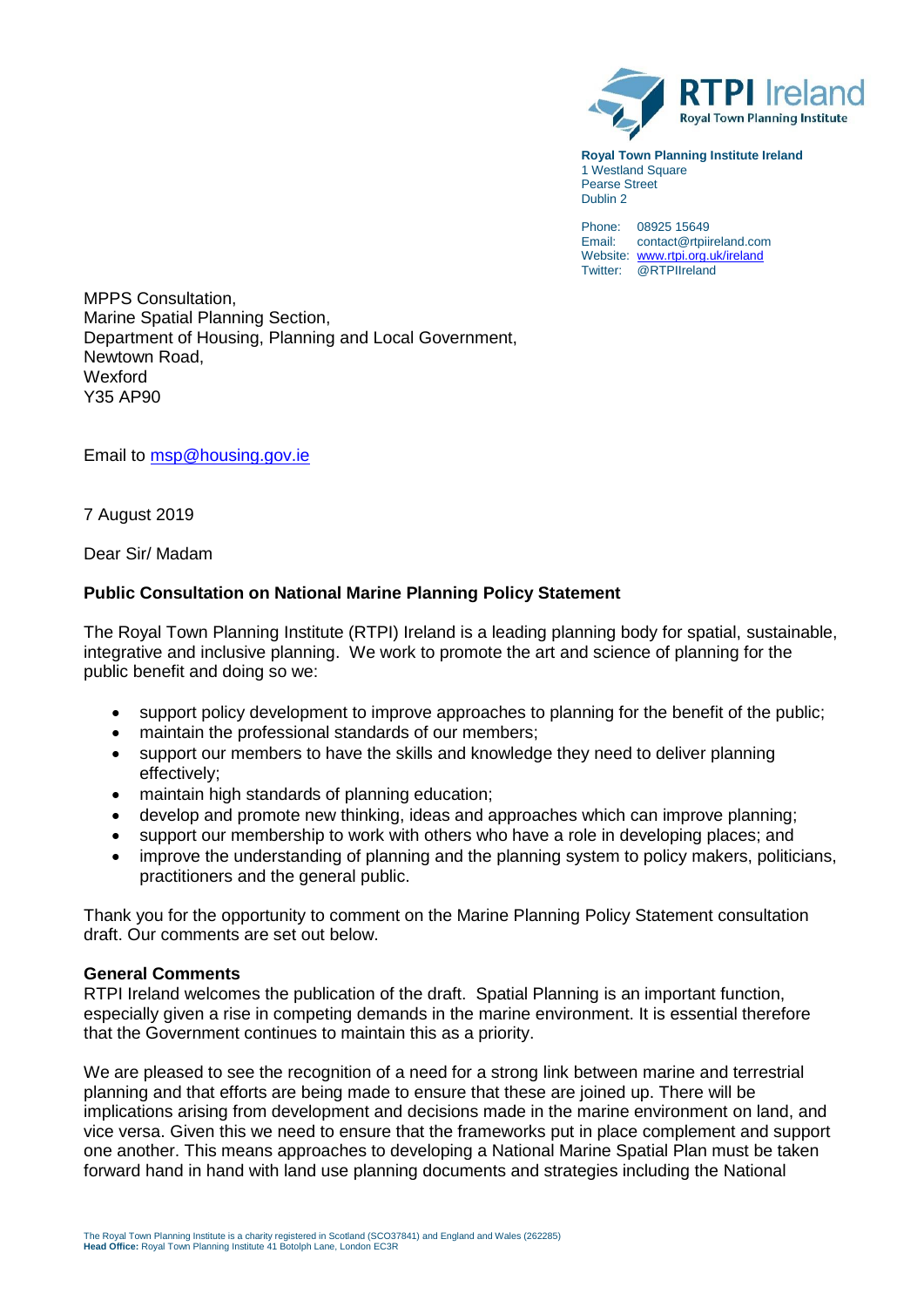Planning Framework, the National Development Plan, Regional Economic and Spatial Strategies and development plans. We also welcome the ambition to move towards a single state consent system for the maritime area and to eliminate the unnecessary duplication of development management process across marine and land use planning. There is a need to engage early in the development of the NMPF with key stakeholders including council and Regional Assemblies.

We are pleased that the principles of, and approaches taken to, land use planning provide the framework upon which to base approaches to marine planning. We welcome approaches to ensure that the NMPF and the NPF will be used as forward planning documents which help support a plan led approach to development and conservation in the sea and on land. However, we wonder if there is a need to explore if there is a need for a regional dimension to the NMPF ether through specific, distinct plans or through the NMPF having a specifically regional dimension looking to the particular assets, and circumstance in different parts of Irish waters.

As a professional body for planners in Ireland, we very much welcome the fact that the Government has recognised the need for training and support to allow officials to learn about the specific issues encountered in marine spatial planning, along with any new regime and processes which are put in place to manage the marine environment. We would be very pleased explore how we can work with the Government, the OPR, other institutes and education institutions to support this

In terms of the policy content of the consultation draft, we welcome the 3 goals set out in the paper, especially the strong emphasis given to sustainable development and biodiversity. We are also pleased to see that the Government sees a role for the NMPF in supporting ambitions to tackle climate breakdown. Both marine and land use planning can and should have important and influential roles in the forthcoming Government Climate Plan to Tackle Climate Breakdown.

## **Principles for the NMPF**

RTPI Ireland believes that a number of principles should be at the heart of developing the NMPF. These are principles that we have also advocated for the NPF:

#### **1. It should be ambitious.**

RTPI Ireland believes that the NMPF and the planning system in general can do a great deal for Ireland. This will require the NPF facing up to often difficult decisions where there will be winners and losers. It will benefit no-one if these are ducked as developers, investors and communities need clarity, certainty and predictability. The document needs to provide that.

#### **2. It should prioritise.**

There is a need to prioritise investment and the levers that can encourage investment, such as infrastructure, both in marine areas and on land to support ambitions for Irish waters. It should be borne in mind that this will not always require new development. It is often about making the best use of the assets that are already in place.

#### **3. It should be integrative.**

We feel that a key role for the NMPF is to bring together and reconcile the objectives of various other strategies and objectives published by the Government and its agencies, including those covering, for example, transport; low carbon, energy strategy, and tourism.

## **4. It should be influential.**

The NMPF should lead, rather than follow. It should be seen as the key spatial plan for the Government's approach to Irish waters. In doing this it must influence the priorities and resource allocation of Government. It should also promote a collaborative approach between the Government and private sector companies and sectors where risk and rewards are shared.